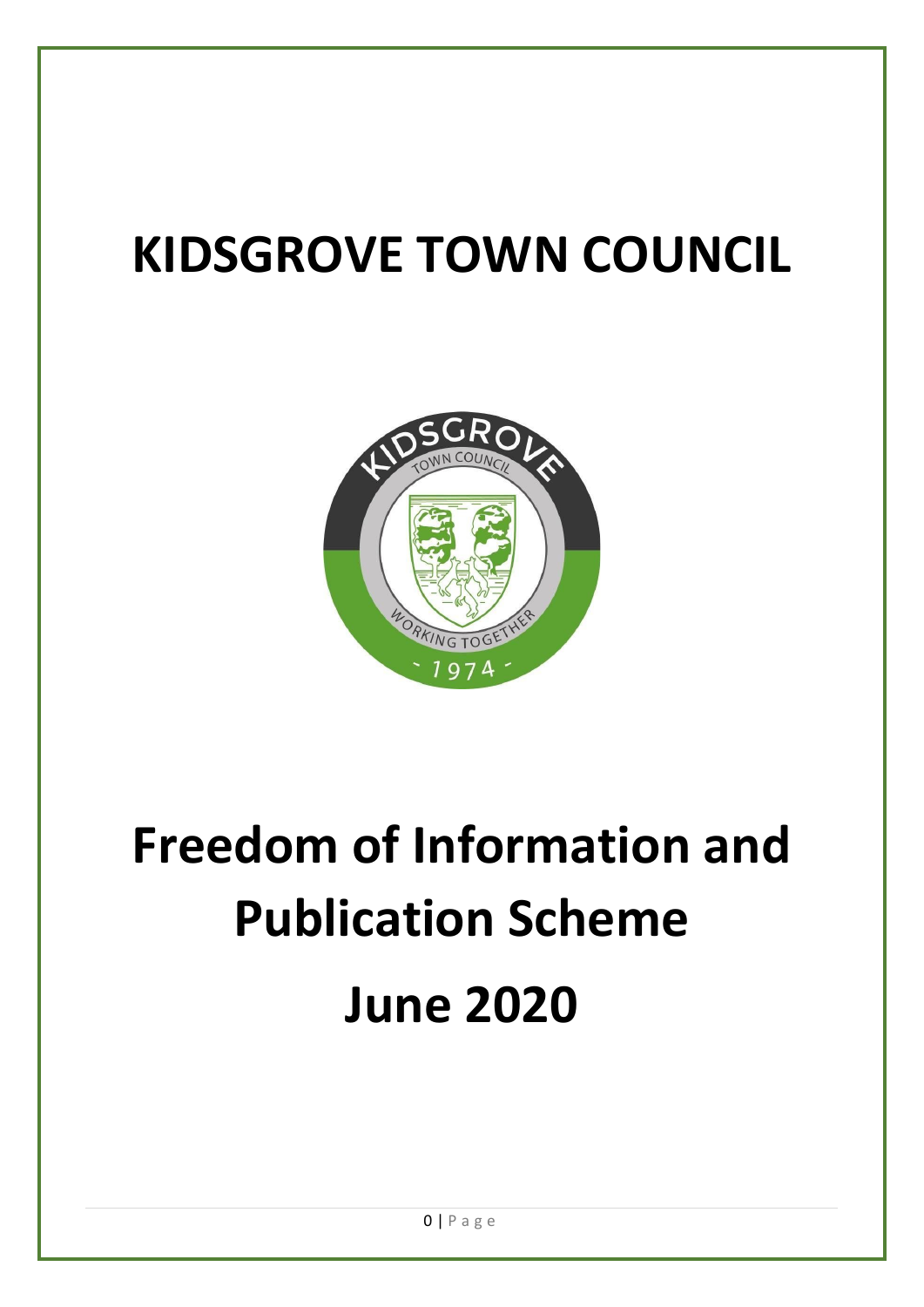### **Kidsgrove Town Council**

Kidsgrove Town Council Victoria Hall Liverpool Road Kidsgrove Staffordshire ST7 4EL



Tel: 01782 782254 www.kidsgrovetowncouncil.gov.uk

#### **INTRODUCTION**

This publication scheme commits the Council to make information available to the public as part of its normal business activities. The information covered is included in the classes of information mentioned below, where this information is held by the Council.

Additional assistance is provided to the definition of these classes in sector specific guidance manuals issued by the Information Commissioner.

The scheme commits the Council to:

- proactively publish or otherwise make available as a matter of routine, information, including environmental information, which is held by the authority and falls within the classifications below.
- specify the information that is held by the Council and falls within the classifications below.
- proactively publish or otherwise make available as a matter of routine, information in line with the statements contained within this scheme.
- produce and publish the methods by which the specific information is made routinely available so that it can be easily identified and accessed by members of the public.
- review and update on a regular basis the information the Council makes available under this scheme.
- produce a schedule of any fees charged for access to information which is made proactively available.
- make this publication scheme available to the public.

#### **CLASSES OF INFORMATION**

**Class One** - Who we are and what we do: Organisational information, locations and contacts, constitutional and legal governance.

**Class Two** - What we spend and how we spend it: Financial information relating to projected and actual income/expenditure, tendering, procurement and contracts.

**Class Three** - What our priorities are and how we are doing: Strategy and performance information, plans, assessments, inspections and reviews.

**Class Four** - How we make decisions: Policy proposals and decisions. Decision making processes, internal criteria and procedures, consultations.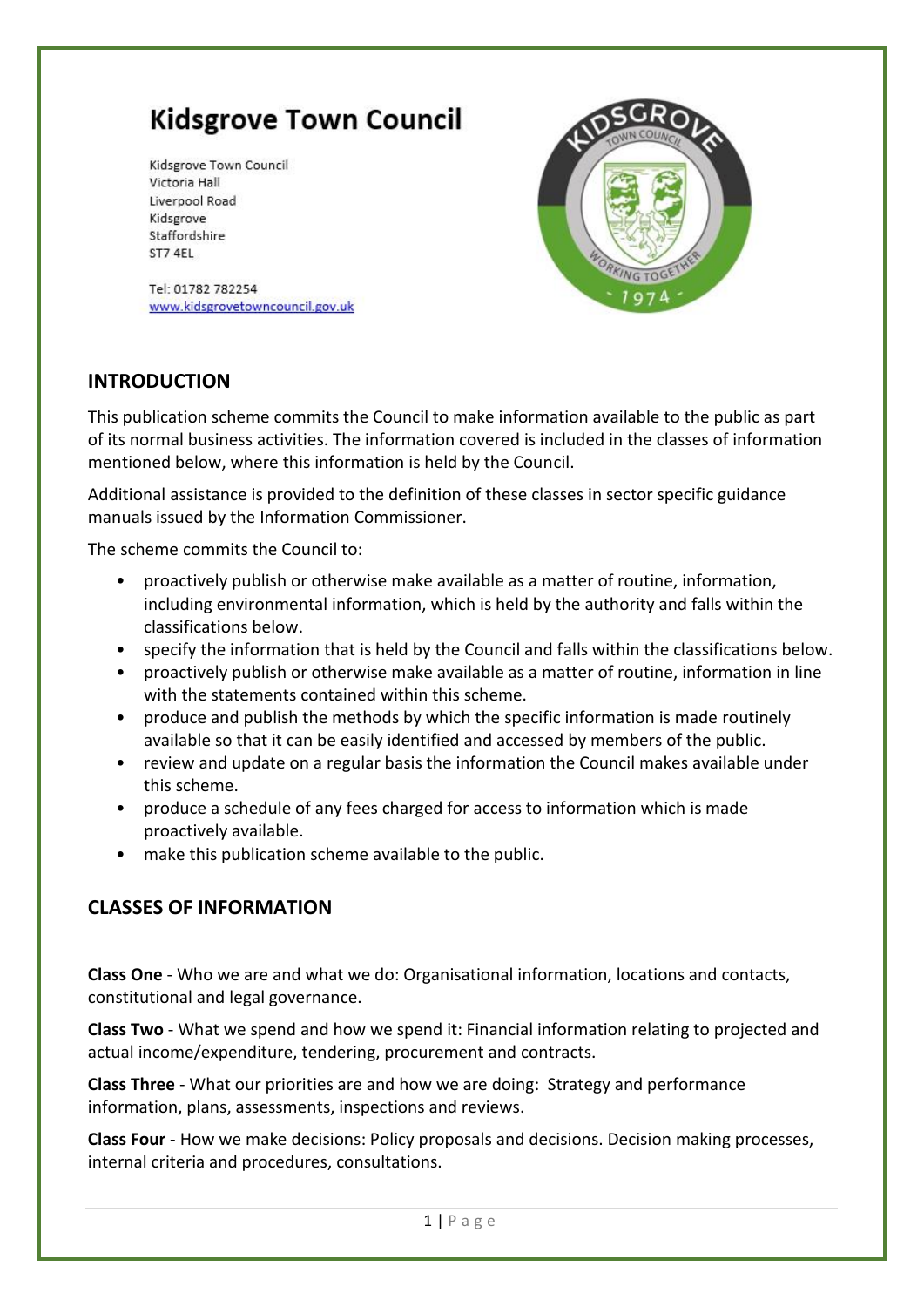**Class Five** - Our policies and procedures: Current written protocols for delivering our functions and responsibilities.

**Class Six** - Lists and Registers: Information held in registers required by law and other lists and registers relating to the functions of the authority.

**Class Seven** – Services we Offer: Advice and guidance, booklets and leaflets, transactions and media releases. A description of the services offered.

#### **The classes of information will not generally release include:**

- Information the disclosure of which is prevented by law, or exempt under the Freedom of Information Act, or is otherwise properly considered to be protected from disclosure.
- Information in draft form.
- Information that is no longer readily available as it is contained in files that have been placed in archive storage or is difficult to access for similar reasons.

#### **METHOD OF PUBLICATION**

The Council will indicate clearly to the public what information is covered by this scheme and how it can be obtained.

Where it is within the capability of the Council, information will be provided on its website. Where it is impracticable to make information available on a website or when an individual does not wish to access the information by the website, a public authority will indicate how information can be obtained by other means and provide it by those means.

In exceptional circumstances some information may be available only by viewing in person. Where this manner is specified, contact details will be provided. An appointment to view the information will be arranged within a reasonable timescale.

Information will be provided in the language in which it is held or in such other language that is legally required. Where an authority is legally required to translate any information, it will do so.

Obligations under disability and discrimination legislation and any other legislation to provide information in other forms and formats will be adhered to when providing information in accordance with this scheme.

#### **CHARGES**

The purpose of this scheme is to make the maximum amount of information readily available at minimum inconvenience and cost to the public. Charges made by the authority for routinely published material will be justified and transparent and kept to a minimum.

Material which is published and accessed on a website will be provided free of charge. Charges may be made for information subject to a charging regime specified by Parliament.

Charges may be made for actual disbursements incurred such as:

- photocopying
- postage and packaging
- costs directly incurred as a result of viewing information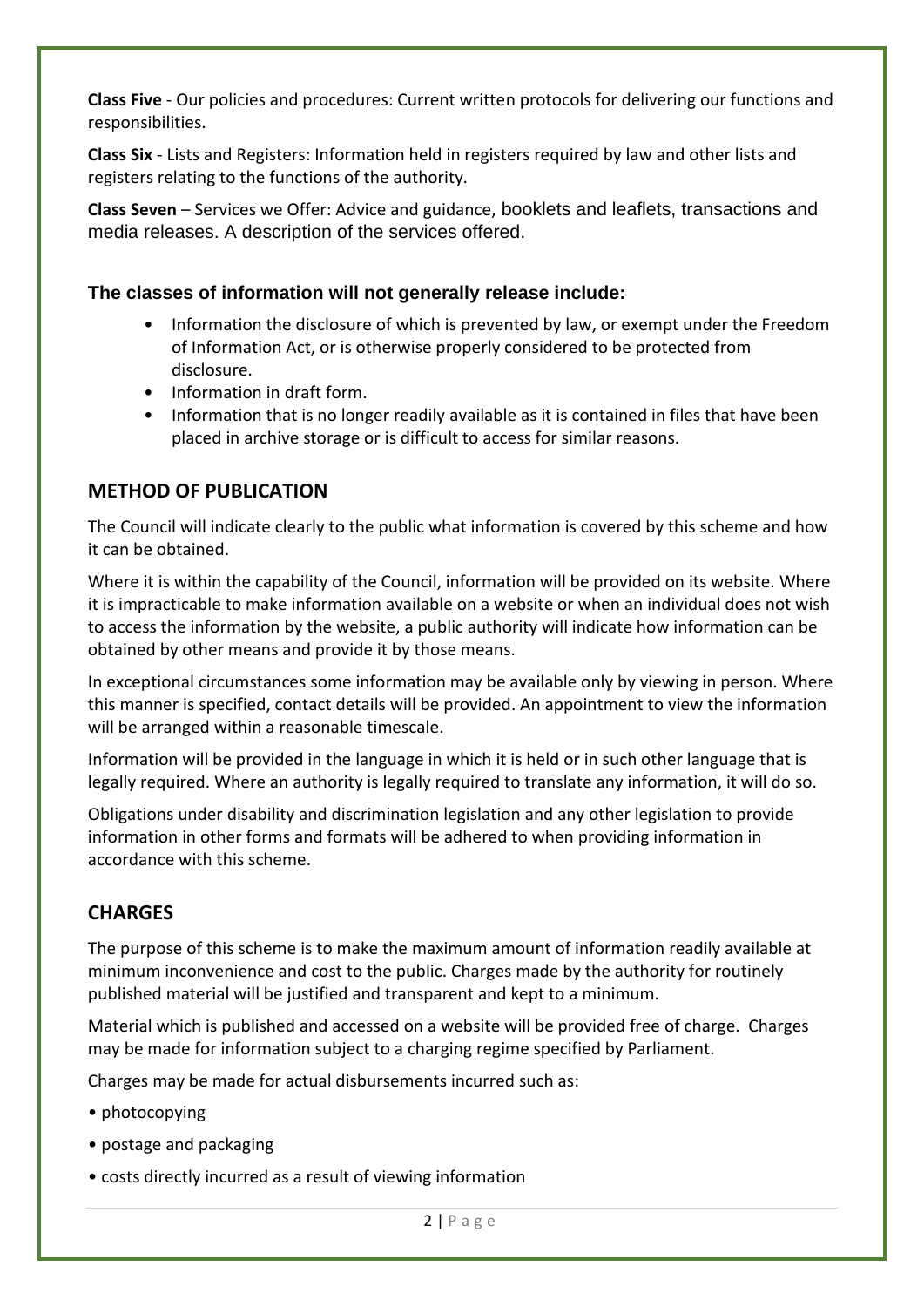Charges may also be made for information provided under this scheme where they are legally authorised, they are in all the circumstances, including the general principles of the right of access to information held by public authorities, justified and are in accordance with a published schedule or schedules of fees which is readily available to the public.

If a charge is to be made, confirmation of the payment due will be given before the information is provided. Payment may be requested prior to provision of the information.

| <b>Type of Charge</b>       | <b>Description</b>                               | <b>Basis of Charge</b>                          |
|-----------------------------|--------------------------------------------------|-------------------------------------------------|
| <b>Disbursement</b><br>cost | Photocopying at 10p per sheet (black<br>& white) | Actual cost 10p per sheet                       |
|                             | Postage                                          | Actual cost of Royal Mail standard<br>2nd Class |

Other charges are specified in the table below.

#### **WRITTEN REQUESTS**

Information held by a public authority that is not published under this scheme can be requested in writing, when its provision will be considered in accordance with the provisions of the Freedom of Information Act.

#### **CONTACT DETAILS**

If you require a paper version of any information or want to ask whether information is available please contact the Council by telephone, email or letter. Contact details are set out below. Alternatively, you can visit our website: www.kidsgrovetowncouncil.gov.uk

Email: townclerk@kidsgrovetowncouncil.gov.uk

Tel: 01782 782 254

Contact Address Kidsgrove Town Council Victoria Hall Liverpool Road Kidsgrove **Staffordshire** ST7 4EL

To help us to process requests quickly, please mark your correspondence "Publication Scheme Request".

If the information you're looking for isn't available via the scheme [and isn't on our website], you can still contact Kidsgrove Town Council to ask if we have it.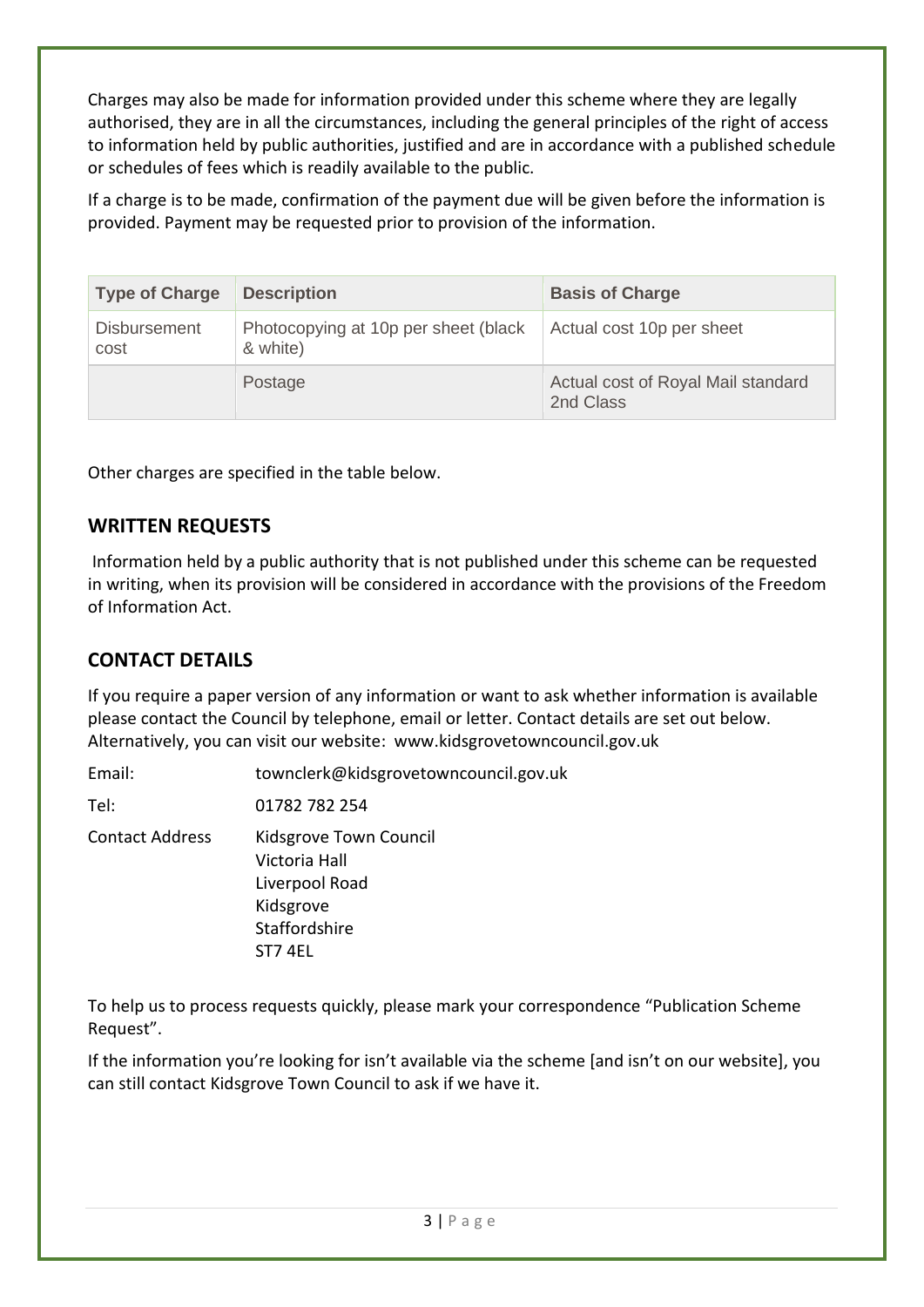## **Information available from Kidsgrove Town Council**

| Information to be published                                                                                                                                                                                 | How the information can<br>be obtained          | Cost                                               |
|-------------------------------------------------------------------------------------------------------------------------------------------------------------------------------------------------------------|-------------------------------------------------|----------------------------------------------------|
| Class1 - Who we are and what we do<br>(Organisational information, structures, locations and contacts)<br>This will be current information only.                                                            |                                                 | As per guide<br>above unless<br>specified<br>below |
| Who's Who on the Council and its Committees                                                                                                                                                                 | Website/hard copy/electronic                    |                                                    |
| Contact details for the Town Clerk and Council Members                                                                                                                                                      | Website/hard copy/electronic                    |                                                    |
| Location Details of main Council Office                                                                                                                                                                     | Website/hard copy/electronic                    |                                                    |
| Privacy & Cookie policy                                                                                                                                                                                     | Website/hard copy/electronic                    |                                                    |
| <b>Staffing Structure</b>                                                                                                                                                                                   | Website/hard copy/electronic                    |                                                    |
|                                                                                                                                                                                                             |                                                 |                                                    |
| Class $2$ – What we spend and how we spend it<br>(Financial information relating to projected and actual income and expenditure and financial<br>audit)<br>Current and previous financial year as a minimum | (hard copy, website or<br>arrangements to view) | As per guide<br>above unless<br>specified<br>below |
| Precept                                                                                                                                                                                                     | Website/hard copy/electronic                    |                                                    |
| <b>Budget information</b>                                                                                                                                                                                   | Website/hard copy/electronic                    |                                                    |
| Annual accounts                                                                                                                                                                                             | Website/hard copy/electronic                    |                                                    |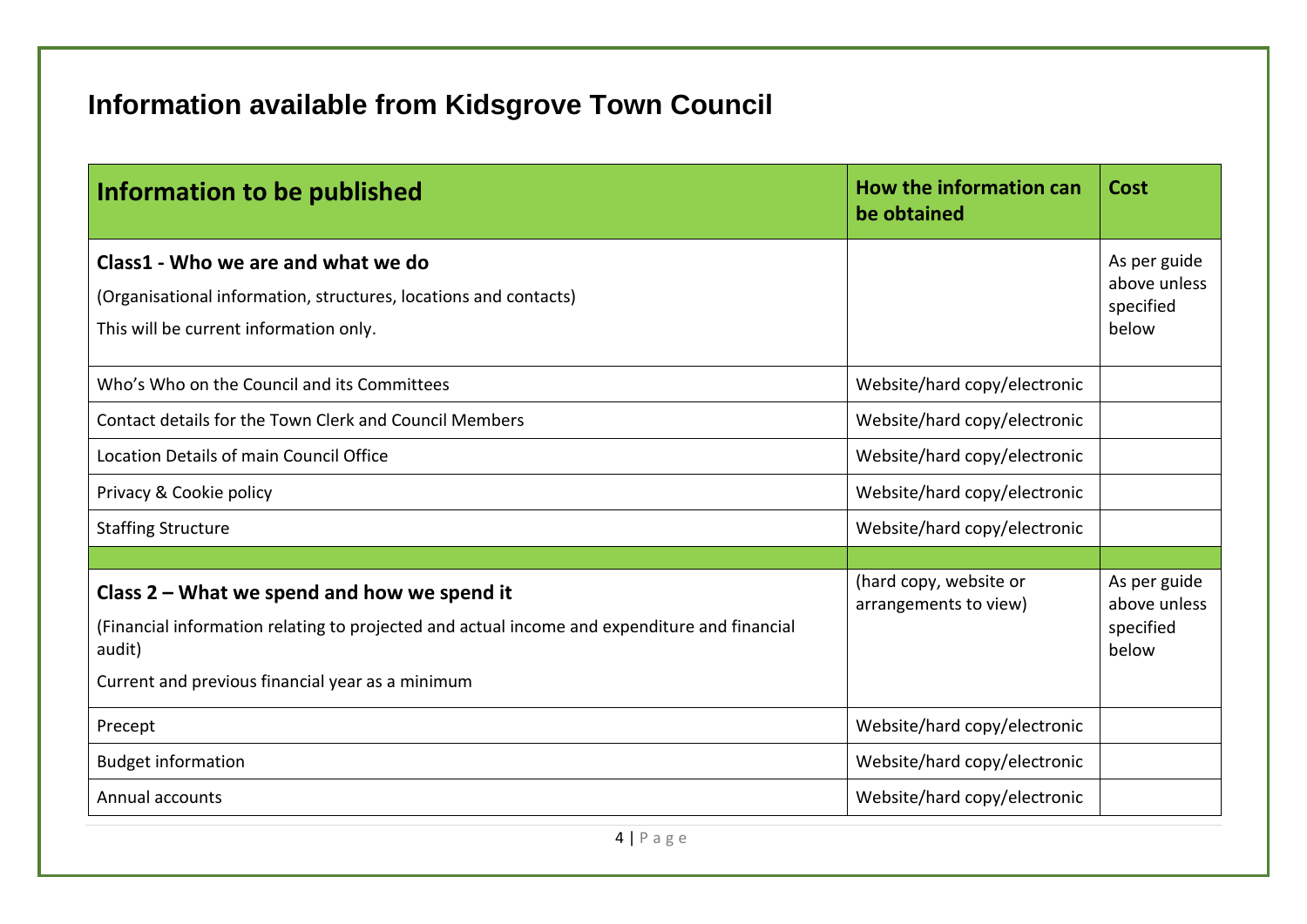| Auditor's annual report                                                                                                                                                                    | Website/hard copy/electronic                    |                                                    |
|--------------------------------------------------------------------------------------------------------------------------------------------------------------------------------------------|-------------------------------------------------|----------------------------------------------------|
| <b>Financial Regulations</b>                                                                                                                                                               | Website/hard copy/electronic                    | £5.00                                              |
| Grants Given and received                                                                                                                                                                  | Website/hard copy/electronic                    |                                                    |
| Contracts awarded                                                                                                                                                                          | Hard copy                                       |                                                    |
| Members allowances and expenses                                                                                                                                                            | Website/hard copy/electronic                    |                                                    |
|                                                                                                                                                                                            |                                                 |                                                    |
| Class 3 – What our priorities are and how we are doing<br>(Strategies and plans, performance indicators, audits, inspections and reviews)<br>Current and previous year as a minimum        | (hard copy, website or<br>arrangements to view) | As per guide<br>above unless<br>specified<br>below |
| Five-year plan and mission statement (currently in production)                                                                                                                             | Website/hard copy/electronic                    |                                                    |
| Audits other than governance and financial                                                                                                                                                 | Hard copy                                       | £5.00 each                                         |
| Minutes relating to the Annual Town Meeting                                                                                                                                                | Website/hard copy/electronic                    |                                                    |
| Results of consultations conducted by the Town Council                                                                                                                                     | Website/hard copy/electronic                    |                                                    |
|                                                                                                                                                                                            |                                                 |                                                    |
| Class 4 – How we make decisions<br>(Decision making processes and records of decisions)<br>Current and previous council year as a minimum                                                  |                                                 | As per guide<br>above unless<br>specified<br>below |
| **NB this will exclude information that has been considered with the press and public excluded<br>due to the nature of the material (staff matters and commercially sensitive information) |                                                 |                                                    |
|                                                                                                                                                                                            |                                                 |                                                    |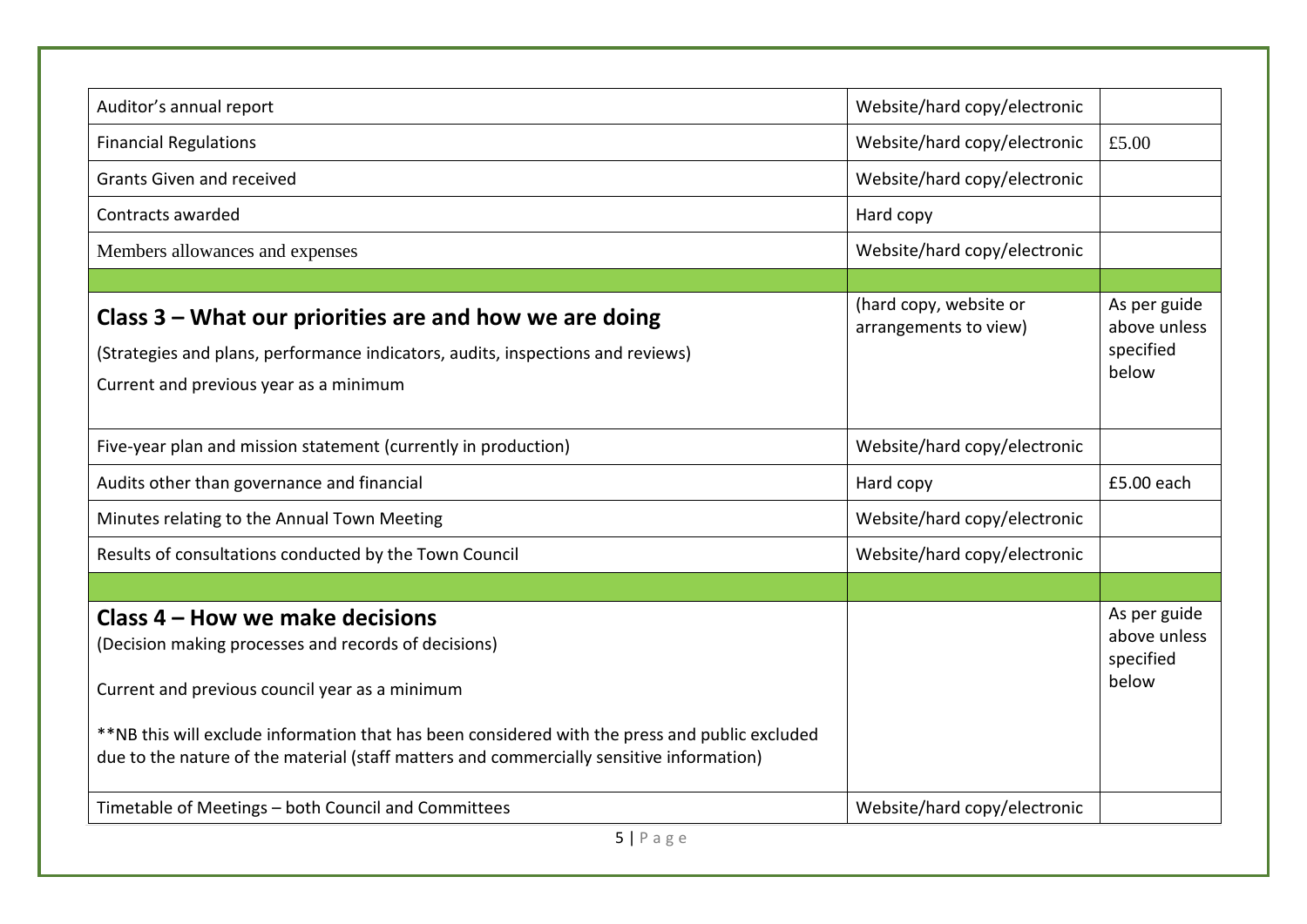| Agendas of meetings (Council Meetings and Committee Meetings)                                                                                       | Website/hard copy/electronic            |                                                    |
|-----------------------------------------------------------------------------------------------------------------------------------------------------|-----------------------------------------|----------------------------------------------------|
| Reports presented to Council and Committees **                                                                                                      | Some on website/hard<br>copy/electronic |                                                    |
| Minutes of meetings **                                                                                                                              | Website/hard copy/electronic            |                                                    |
| Responses to consultations                                                                                                                          | Website/hard copy/electronic            |                                                    |
| Responses to planning applications                                                                                                                  | Website/hard copy/electronic            |                                                    |
|                                                                                                                                                     |                                         |                                                    |
| Class $5 -$ Our policies and procedures<br>(Current written protocols, policies and procedures for delivering our services and<br>responsibilities) |                                         | As per guide<br>above unless<br>specified<br>below |
| Current information only.                                                                                                                           |                                         |                                                    |
| All adopted policies not solely related to the employment of staff                                                                                  | Website/electronic/hardcopy             |                                                    |
| All adopted policies not solely related to the employment of staff                                                                                  | Electronic/hardcopy                     |                                                    |
| Schedule of adopted policies                                                                                                                        | Hard copy/electronic/online             |                                                    |
| Schedule of Charges (for publication of information)                                                                                                |                                         |                                                    |
| Class $6$ – Lists and Registers                                                                                                                     |                                         | As per guide<br>above unless                       |
| Currently maintained lists and registers only                                                                                                       |                                         | specified<br>below                                 |
| <b>Asset Register</b>                                                                                                                               | Website/electronic/hardcopy             |                                                    |
| <b>Register of Members Interests</b>                                                                                                                | Website/electronic/hardcopy             |                                                    |